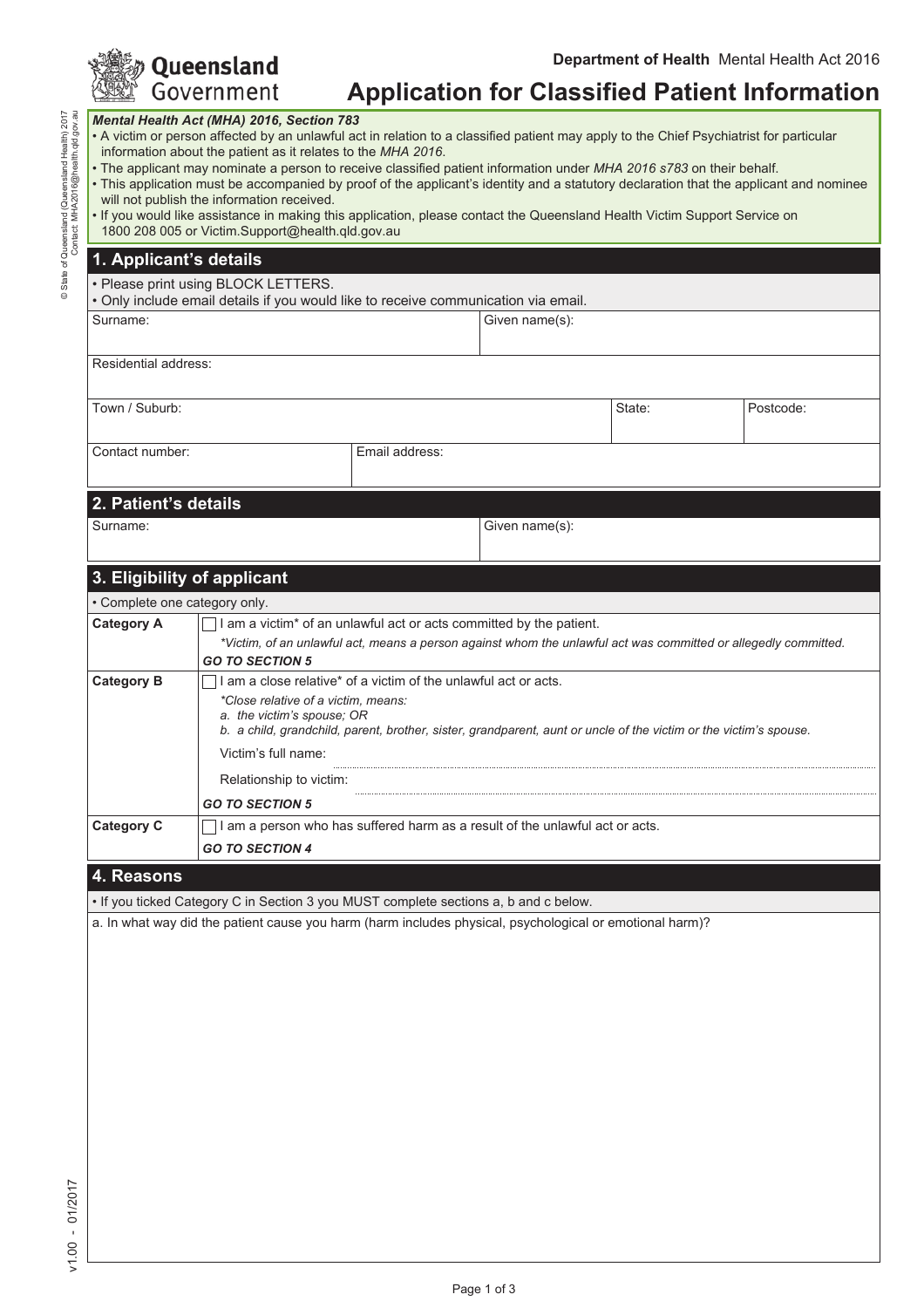

# **Application for Classified Patient Information**

b. Do you have concerns about your own safety and welfare in relation to the patient? Provide details:

c. Are you likely to come into contact with the patient and if so, how?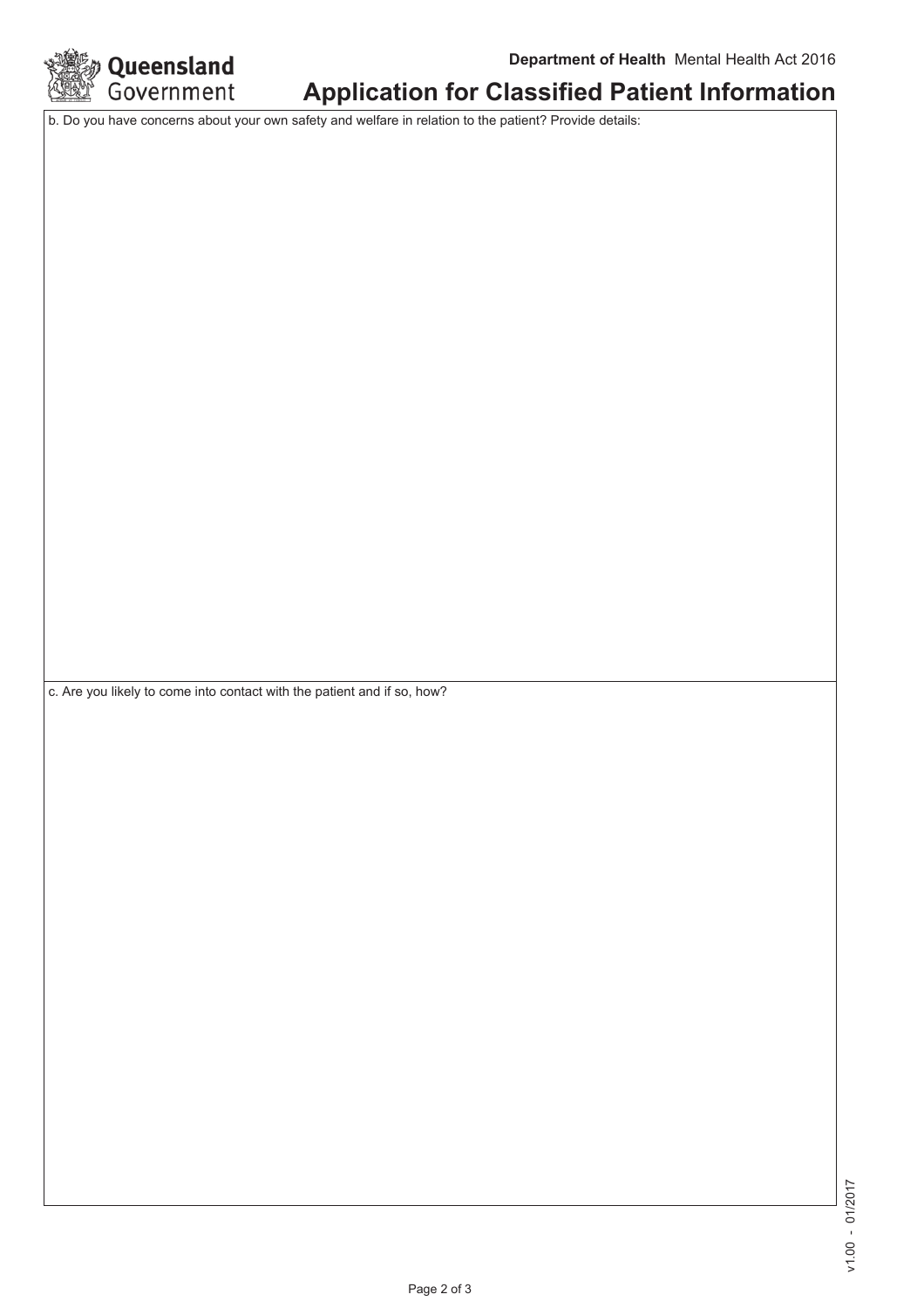| Queensland                                                                                                                                                                                                                               |                                                                                                                                                                                                                                                                                                                                         |            |                   |                         | Department of Health Mental Health Act 2016           |  |
|------------------------------------------------------------------------------------------------------------------------------------------------------------------------------------------------------------------------------------------|-----------------------------------------------------------------------------------------------------------------------------------------------------------------------------------------------------------------------------------------------------------------------------------------------------------------------------------------|------------|-------------------|-------------------------|-------------------------------------------------------|--|
| Government                                                                                                                                                                                                                               |                                                                                                                                                                                                                                                                                                                                         |            |                   |                         | <b>Application for Classified Patient Information</b> |  |
| 5. Confidentiality                                                                                                                                                                                                                       |                                                                                                                                                                                                                                                                                                                                         |            |                   |                         |                                                       |  |
|                                                                                                                                                                                                                                          | If an Application for classified patient information is approved, the Chief Psychiatrist or anyone else performing a function under the<br>MHA 2016, must NOT tell the relevant patient about the decision to approve the application or any other information that may<br>identify the application for classified patient information. |            |                   |                         |                                                       |  |
| 6. Proof of identity                                                                                                                                                                                                                     |                                                                                                                                                                                                                                                                                                                                         |            |                   |                         |                                                       |  |
| original documents.<br>• Only one document is required.                                                                                                                                                                                  | . This application MUST be accompanied by proof of the applicant's identity.<br>• Please provide certified copies only (certified by a Justice of the Peace or Commissioner for Declarations). Do not send                                                                                                                              |            |                   |                         |                                                       |  |
| Indicate which document you have attached:                                                                                                                                                                                               |                                                                                                                                                                                                                                                                                                                                         |            |                   |                         |                                                       |  |
| Current Australian driver's licence                                                                                                                                                                                                      | Current passport                                                                                                                                                                                                                                                                                                                        |            | Birth certificate | $\Box$ Other (specify): |                                                       |  |
| If you do not have any of the listed documents, contact the Queensland Health Victim Support Service on 1800 208 005.                                                                                                                    |                                                                                                                                                                                                                                                                                                                                         |            |                   |                         |                                                       |  |
| 7. Nominee's details (if applicable)                                                                                                                                                                                                     |                                                                                                                                                                                                                                                                                                                                         |            |                   |                         |                                                       |  |
| • The applicant may appoint one nominee under the Information Notice.<br>. Only include email address if the nominee wishes to be contacted by email.                                                                                    |                                                                                                                                                                                                                                                                                                                                         |            |                   |                         |                                                       |  |
| I wish to nominate another person to receive information on my behalf                                                                                                                                                                    |                                                                                                                                                                                                                                                                                                                                         |            |                   |                         |                                                       |  |
| Surname:                                                                                                                                                                                                                                 |                                                                                                                                                                                                                                                                                                                                         |            | Given name(s):    |                         |                                                       |  |
| Residential address:                                                                                                                                                                                                                     |                                                                                                                                                                                                                                                                                                                                         |            |                   |                         |                                                       |  |
| Town / Suburb:                                                                                                                                                                                                                           |                                                                                                                                                                                                                                                                                                                                         |            |                   | State:                  | Postcode:                                             |  |
| Contact number:                                                                                                                                                                                                                          | Email address:                                                                                                                                                                                                                                                                                                                          |            |                   |                         |                                                       |  |
| Relationship of applicant to nominee:                                                                                                                                                                                                    |                                                                                                                                                                                                                                                                                                                                         |            |                   |                         |                                                       |  |
|                                                                                                                                                                                                                                          |                                                                                                                                                                                                                                                                                                                                         |            |                   |                         |                                                       |  |
| 8. Document checklist                                                                                                                                                                                                                    |                                                                                                                                                                                                                                                                                                                                         |            |                   |                         |                                                       |  |
| • Tick applicable box(s) and attach relevant documents.                                                                                                                                                                                  |                                                                                                                                                                                                                                                                                                                                         |            |                   |                         |                                                       |  |
| Attach a certified copy of proof of identity for yourself                                                                                                                                                                                |                                                                                                                                                                                                                                                                                                                                         |            |                   |                         |                                                       |  |
| Attach a completed statutory declaration that you will not publish the classified patient information received under MHA 2016 s783                                                                                                       |                                                                                                                                                                                                                                                                                                                                         |            |                   |                         |                                                       |  |
| If you have nominated another person to receive information on your behalf, attach a statutory declaration completed by the<br>nominee that the nominee will not publish the classified patient information received under MHA 2016 s783 |                                                                                                                                                                                                                                                                                                                                         |            |                   |                         |                                                       |  |
| 9. Applicant's signature                                                                                                                                                                                                                 |                                                                                                                                                                                                                                                                                                                                         |            |                   |                         |                                                       |  |
| Name:                                                                                                                                                                                                                                    |                                                                                                                                                                                                                                                                                                                                         | Signature: |                   |                         | Date:                                                 |  |
| TO: Chief Psychiatrist, Department of Health, Mental Health Alcohol and Other Drugs Branch,<br>PO Box 2368 Fortitude Valley BC QLD 4006, or<br>Email: MHA2016@health.qld.gov.au                                                          |                                                                                                                                                                                                                                                                                                                                         |            |                   |                         |                                                       |  |
| <b>OFFICE USE ONLY</b><br>Verified by the Office of the Chief Psychiatrist                                                                                                                                                               |                                                                                                                                                                                                                                                                                                                                         |            |                   |                         |                                                       |  |
| Signature:                                                                                                                                                                                                                               |                                                                                                                                                                                                                                                                                                                                         |            |                   |                         | Date:                                                 |  |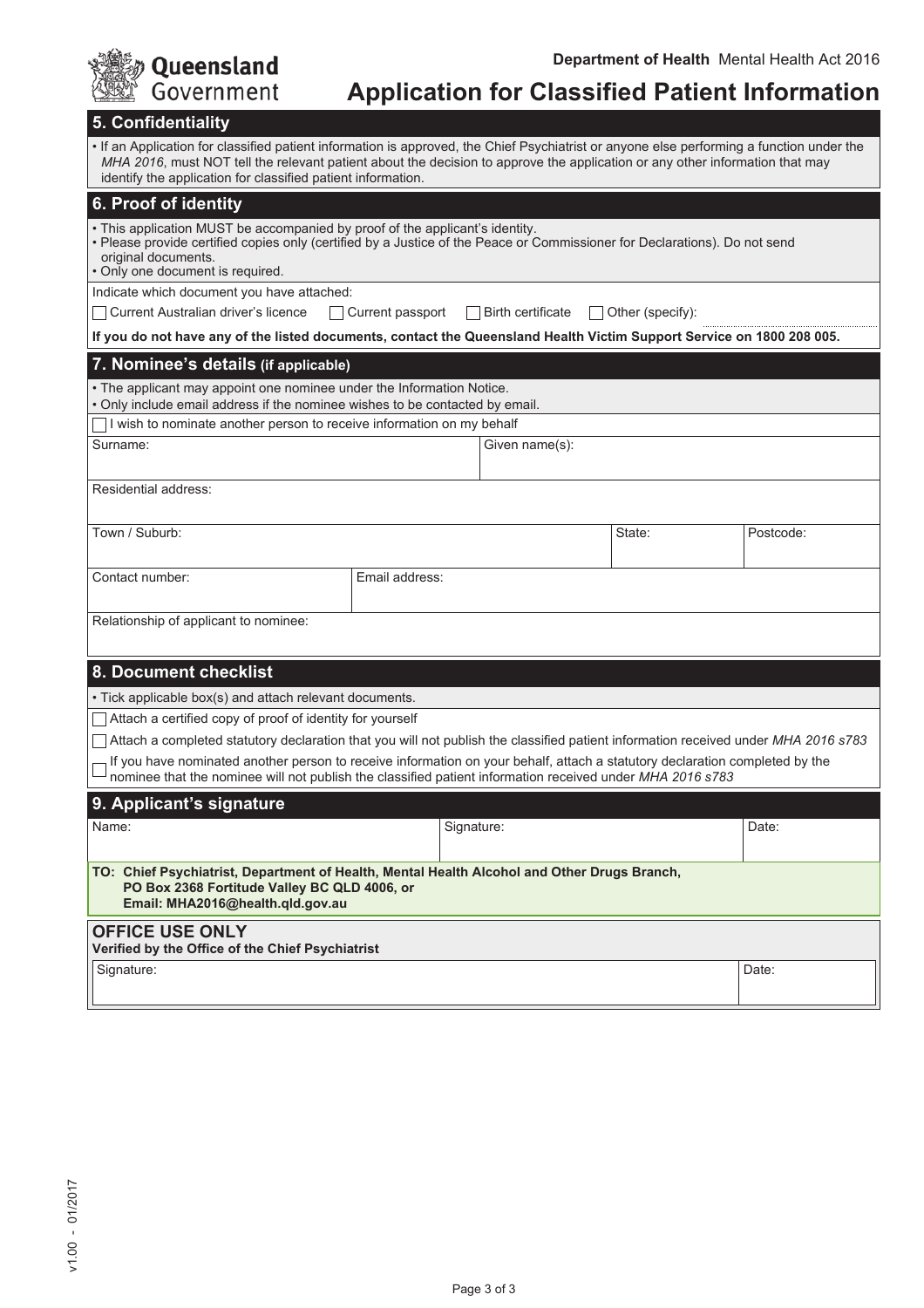# **Oaths Act 1867 Statutory Declaration**

#### QUEENSLAND TO WIT

| Ι, |                                                                                                                                                                                                                                              |  |  |  |  |  |
|----|----------------------------------------------------------------------------------------------------------------------------------------------------------------------------------------------------------------------------------------------|--|--|--|--|--|
| of | in the state of                                                                                                                                                                                                                              |  |  |  |  |  |
|    | do solemnly and sincerely declare that                                                                                                                                                                                                       |  |  |  |  |  |
|    | as the applicant requesting classified patient information pursuant to section 783 of the<br>Mental Health Act 2016 (Qld) I will not publish information received in contravention of<br>section 783(5) of the Mental Health Act 2016 (Qld). |  |  |  |  |  |
|    |                                                                                                                                                                                                                                              |  |  |  |  |  |

And I make this solemn declaration conscientiously believing the same to be true, and by virtue of the provisions of the Oaths Act 1867.

...................................................................................................

|                                             |        |  | Signature of the declarant/deponent                         |  |
|---------------------------------------------|--------|--|-------------------------------------------------------------|--|
| Taken and declared before me at [[Location] |        |  |                                                             |  |
| this                                        | day of |  |                                                             |  |
|                                             |        |  | A Justice of the<br>Peace/Commissioner for<br>Declarations. |  |